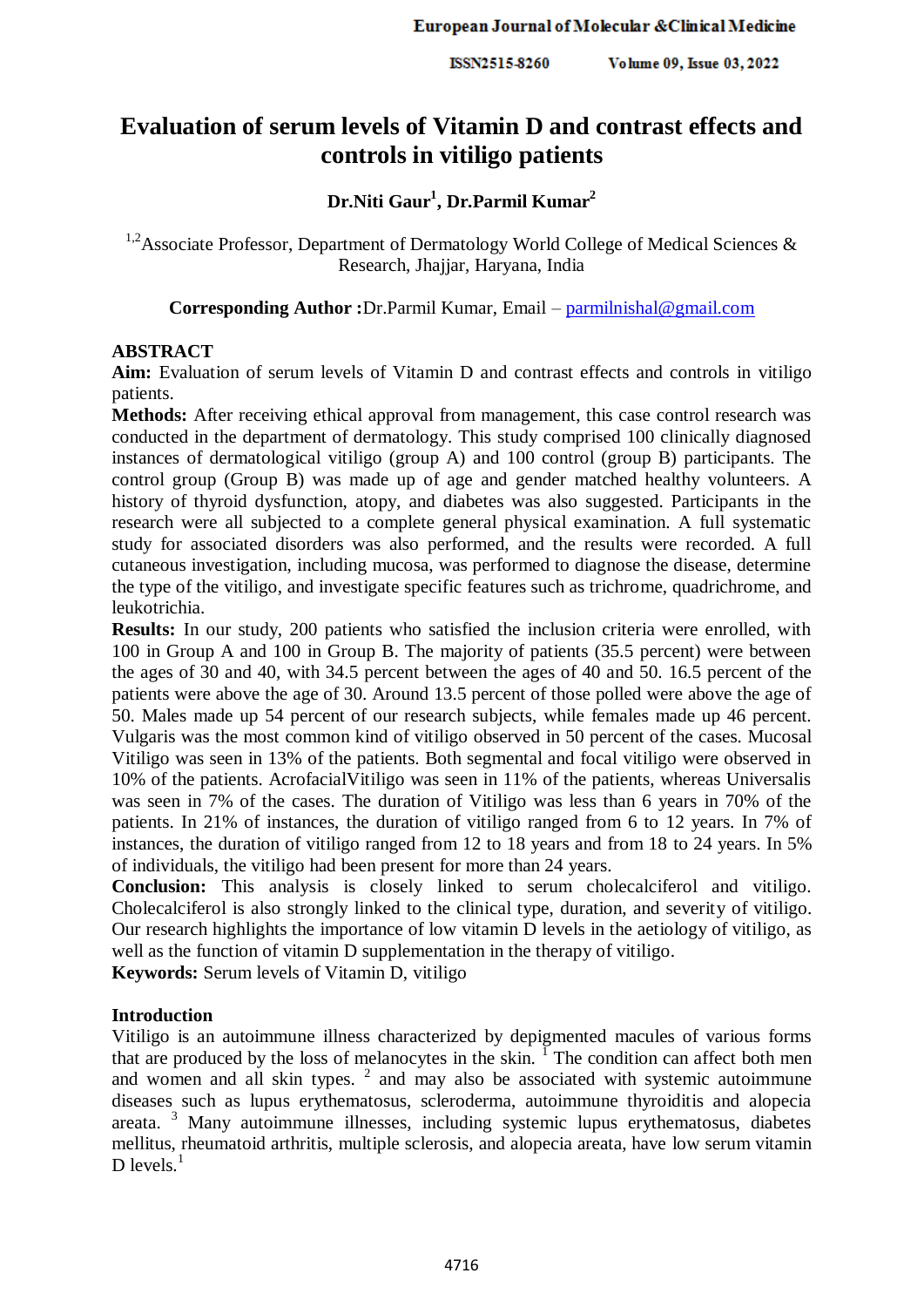ISSN2515-8260 Volume 09, Issue 03, 2022

Vitamin  $D$  is a necessary hormone that is produced in the skin.  $4$  The active form of vitamin D, 1,25-dihydroxyvitamin D3, is a hormone that regulates calcium and bone metabolism, regulates cell proliferation and differentiation, and has immunoregulatory properties.  $\frac{1}{1}$ Vitamin D may affect both innate and adaptive immune responses through receptors in T and B lymphocytes, macrophages and dendritic cells.<sup>5</sup> In addition, vitamin D3 increases tyrosinase activity and melanogenesis via a nuclear hormone receptor – the vitamin D receptor (VDR) in melanocytes.  $5$  Vitamin D and its analogues are used to treat skin disorders, including psoriasis and vitiligo. Patients with vitiligo have been treated with topical calcipotriene.

## **Material and methods**

After receiving ethical approval from management, this case control research was conducted in the department of dermatology. This study comprised 100 clinically diagnosed instances of dermatological vitiligo (group A) and 100 control (group B) participants. The control group (Group B) was made up of age and gender matched healthy volunteers. Both participants in this study provided informed consent. Each case was thoroughly examined and reviewed, with a detailed history recorded separately in a distinct proforma for cases and controls. Trauma, additives, stress, and correlations have all been expressly requested and acknowledged as precipitation variables. A history of thyroid dysfunction, atopy, and diabetes was also suggested. Participants in the research were all subjected to a complete general physical examination.

A full systematic study for associated disorders was also performed, and the results were recorded. A full cutaneous investigation, including mucosa, was performed to diagnose the disease, determine the type of the vitiligo, and investigate specific features such as trichrome, quadrichrome, and leukotrichia. This research covered participants with vitiligo who were beyond the age of 20. Other depigmented disorders, such as chemical leukoderma, albinism, and achromicnaevus, were omitted from the research.

#### **Statistical Analysis**

For statistical analysis, SPSS software version 25.0 was utilised. Data was given in the form of statistics tables and charts.

#### **Results**

In our study, 200 patients who satisfied the inclusion criteria were enrolled, with 100 in Group A and 100 in Group B.

The majority of patients (35.5 percent) were between the ages of 30 and 40, with 34.5 percent between the ages of 40 and 50. 16.5 percent of the patients were above the age of 30. Around 13.5 percent of those polled were above the age of 50. Males made up 54 percent of our research subjects, while females made up 46 percent.

| Gender    | r. Ochaci and ago distribution of patients in ease and control group<br>Group A |      | Group B |    |  |
|-----------|---------------------------------------------------------------------------------|------|---------|----|--|
|           | Number                                                                          | $\%$ | Number  | %  |  |
| Male      | 56                                                                              | 56   | 52      | 52 |  |
| Female    | 44                                                                              | 44   | 48      | 48 |  |
| Age       |                                                                                 |      |         |    |  |
| Below 30  | 16                                                                              | 16   | 17      |    |  |
| $30 - 40$ | 35                                                                              | 35   | 36      | 36 |  |
| $40 - 50$ | 35                                                                              | 35   | 34      | 34 |  |
| Above 50  | 14                                                                              | 14   | 13      |    |  |

Table 1. Gender and age distribution of patients in case and control group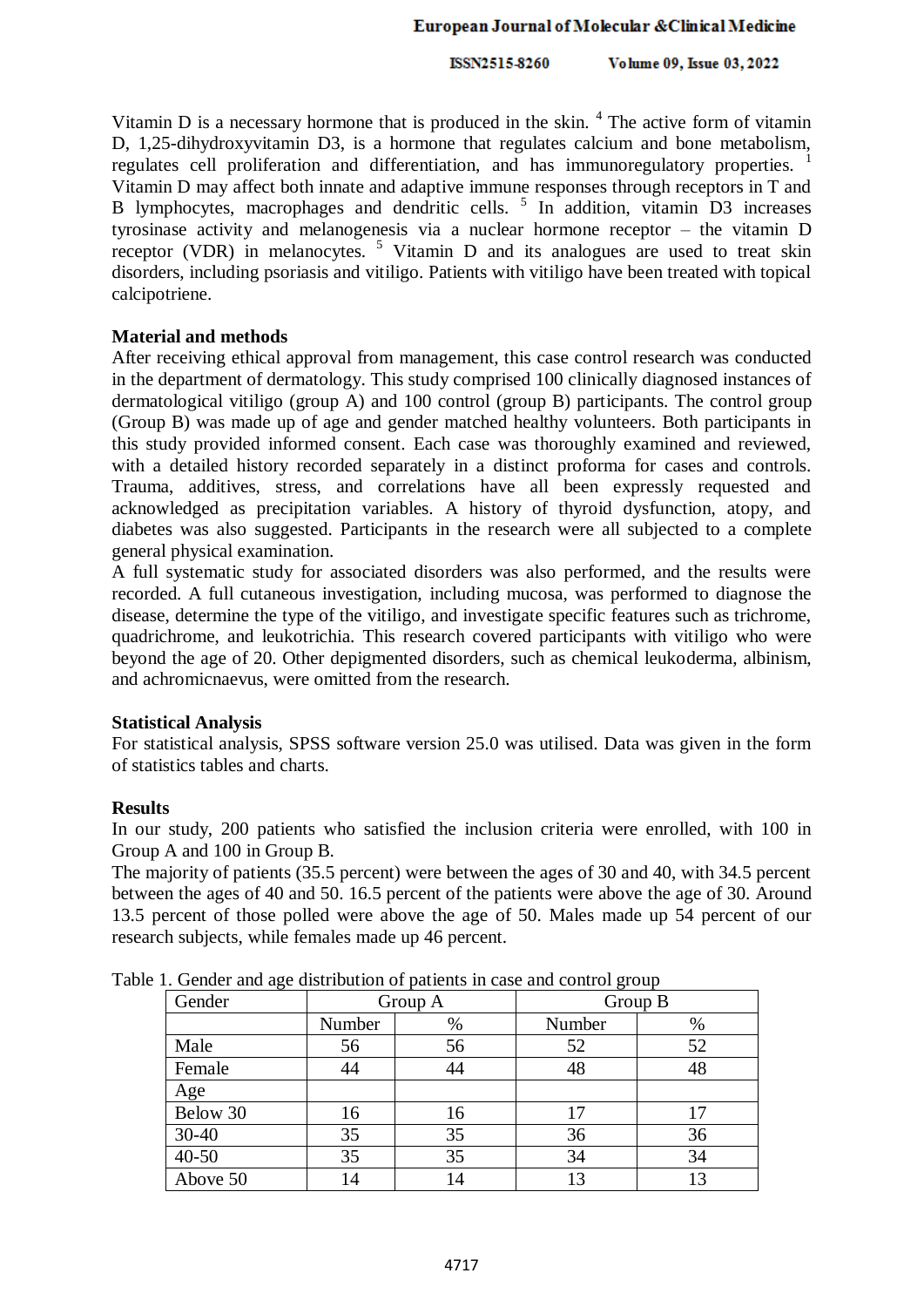#### European Journal of Molecular & Clinical Medicine

**ISSN2515-8260** Volume 09, Issue 03, 2022

| Vitiligo    | Number | Percentage |  |
|-------------|--------|------------|--|
| Acrofacial  |        |            |  |
| Segmental   |        |            |  |
| Vulgaris    | 50     | 50         |  |
| Universalis |        |            |  |
| Focal       |        |            |  |
| Mucosal     |        |            |  |

**Table 2:** Type of Vitiligo in group A

Vulgaris was the most common kind of vitiligo observed in 50 percent of the cases. Mucosal Vitiligo was seen in 13% of the patients. Both segmental and focal vitiligo were observed in 10% of the patients. AcrofacialVitiligo was seen in 11% of the patients, whereas Universalis was seen in 7% of the cases. The duration of Vitiligo was less than 6 years in 70% of the patients. In 21% of instances, the duration of vitiligo ranged from 6 to 12 years. In 7% of instances, the duration of vitiligo ranged from 12 to 18 years and from 18 to 24 years. In 5% of individuals, the vitiligo had been present for more than 24 years.

**Table 3:** Duration of Vitiligo in group A

|           | Number | Percentage |
|-----------|--------|------------|
| Below 6   | 70     | 70         |
| $6 - 12$  |        |            |
| $12 - 18$ |        |            |
| $18 - 24$ |        |            |
| Above 24  |        |            |

| VIT<br><b>Serum</b> | Group A | $\%$ | Group B | $\%$ | P-value |
|---------------------|---------|------|---------|------|---------|
| D3(ng/ml)           |         |      |         |      |         |
| Normal $(>30)$      | 20      | 20   | 40      | 40   | < 0.001 |
| Deficiency (10-     | 55      | 55   | 53      | 53   |         |
| 30)                 |         |      |         |      |         |
| Severe              | 25      | 25   |         |      |         |
| Deficiency          |         |      |         |      |         |
| (<10)               |         |      |         |      |         |

**Table 4:** Correlation between Vitamin D and Vitiligo

Serum Vitamin D insufficiency was found in 55% of the patients in the Case group and 53% of the patients in the Control group. Severe Vitamin D insufficiency was found in 25% of the Case group and 7% of the Control group.

# **Discussion**

Vitamin D, which is a fat-soluble vitamin obtained by humans through diet, is of particular interest to dermatologists because it is synthesized in the skin by ultraviolet light. It has been used to treat psoriasis, vitiligo and other skin diseases for many years. Vitamin D is a produced vital hormone in the skin, and a lack of it has been related to a variety of immunological, metabolic, and pigmentary diseases. Vitamin D has been demonstrated to boost melanogenesis and tyrosinase activity in cultured melanocytes.

The majority of patients (35.5 percent) were between the ages of 30 and 40, with 34.5 percent between the ages of 40 and 50. 16.5 percent of the patients were above the age of 30.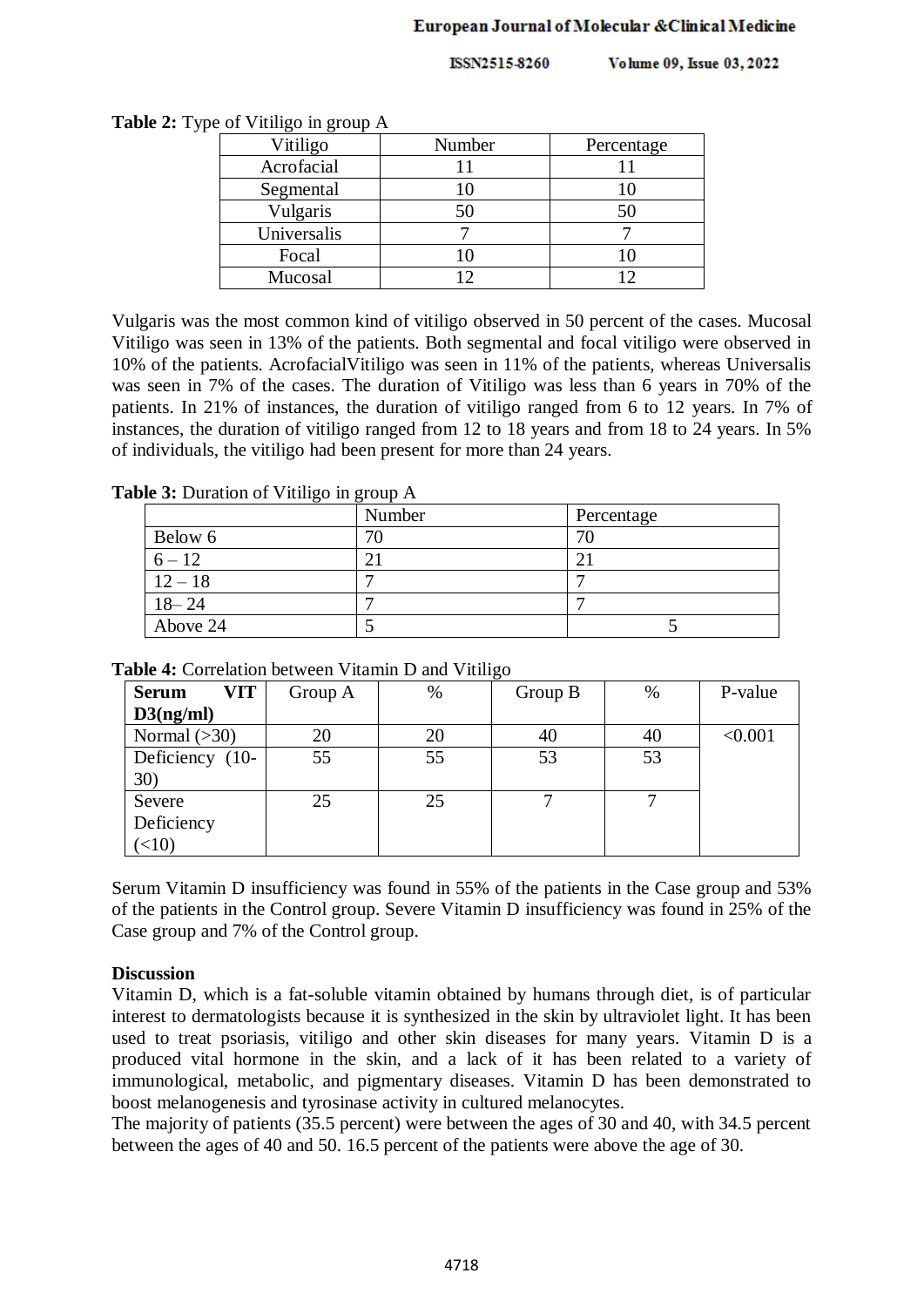#### European Journal of Molecular & Clinical Medicine

Volume 09, Issue 03, 2022 ISSN2515-8260

Around 13.5 percent of those polled were above the age of 50. Males made up 54 percent of our research subjects, while females made up 46 percent. Prakash D et al. $\delta$  conducted an Indian case-control study in which 45 cases and 45 age and gender-matched controls were examined. Another Iranian research compared 30 patients to 30 year old, gender-matched controls. <sup>7</sup>Karagunet al.<sup>8</sup> conducted a Turkish research in which 50 individuals with vitiligo and 47 controls were compared. Takci  $Z^9$  conducted another Turkish research in which 44 Vitiligo Vulgaris patients were compared to 43 controls. As a result, this study included more cases and controls than previous studies.

Serum Vitamin D insufficiency was found in 55% of the patients in the Case group and 53% of the patients in the Control group. Severe Vitamin D insufficiency was found in 25% of the Case group and 7% of the Control group. There was no significant relationship between vitiligo kind and vitamin D serum. It has been demonstrated in all previous investigations that vitamin D does not have a role in determining the clinical type of vitiligo that a patient develops. Vitamin D levels in our sample of patients with autoimmune comorbidity were not significantly lower. Khurrum and colleagues<sup>10</sup>Salehet al.<sup>11</sup> and Beheshti et al.<sup>12</sup> discovered comparable results.

All previous research have found that vitamin D levels in individuals with autoimmune comorbidities are considerably lower. <sup>13</sup> Additional tests with a larger sample size are required to find a link in the Indian backdrop. The specific significance of vitamin D in Vitiligo is difficult to determine in an endemic country like India, where the incidence ranges from 70 to 100 percent. The sample's disadvantages include a smaller research population and a lack of representation from diverse socioeconomic classes. This may have been addressed by the makeup of the larger sample group drawn from various levels of the population.

#### **Conclusion**

This analysis is closely linked to serum cholecalciferol and vitiligo. Cholecalciferol is also strongly linked to the clinical type, duration, and severity of vitiligo. Our research highlights the importance of low vitamin D levels in the aetiology of vitiligo, as well as the function of vitamin D supplementation in the therapy of vitiligo. However, further study with larger samples is necessary due to our country's significant vitamin D insufficiency.

#### **References**

- 1. AlGhamdi K, Kumar A, Moussa N. The role of vitamin D in melanogenesis with an emphasis on vitiligo. Indian J DermatolVenereolLeprol. 2013;79:750–8.
- 2. Nordlund JJ. The epidemiology and genetics of vitiligo. ClinDermatol. 1997;15:875–78.
- 3. Lee H, Lee MH, Lee DY, et al. Prevalence of vitiligo and associated comorbidities in Korea. Yonsei Med J. 2015;56:719–25
- 4. Kamen DL, Aranow C. The link between vitamin D deficiency and systemic lupus erythematosus. CurrRheumatol Rep. 2008;10:273–80
- 5. AksuCerman A, SarikayaSolak S, KivancAltunay I. Vitamin D deficiency in alopecia areata. Br J Dermatol. 2014;170:1299–304.
- 6. Prakash D, *et al*. A case control study of vitamin D levels in patients with vitiligoInt J Res Dermatol 2017;3(1):103-106.
- 7. Lajevardi V, Nazemi MJ, Khodashenas Z, Ebadi MS, Vitamin D. serum level in vitiligo patients: a case-control study from Iran. Iran J Dermatol 2014;17:59-62
- 8. Karagün E, Ergin C, Baysak S, Erden G, Aktas H, Ekiz O, *et al*. The role of serum vitamin D levels in vitiligo. AdvDermatolAllergol 2016;33(4):300-2. 15.
- 9. Takci Z, Tekin O, Ertuğrul DT, Karadağ AS, Akin KO. A case-control study: evaluation of vitamin D metabolism in patients with vitiligo. Turk J Med Sci 2015;45:837-841.